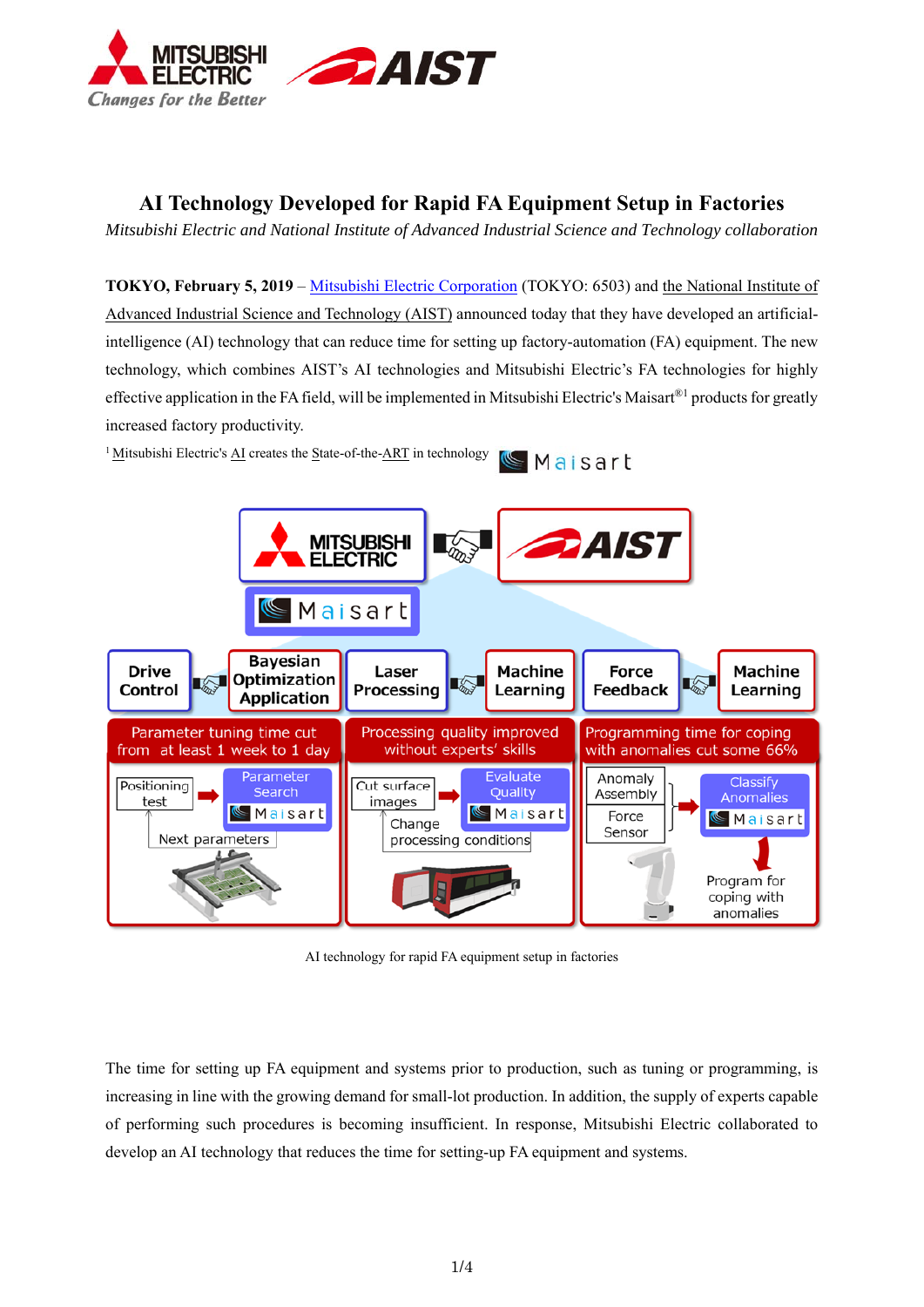# **Key Features**

### *1) Servo system* **<sup>2</sup>**  *positioning parameters tuned automatically in one day*

- Mitsubishi Electric's drive-control expertise is combined with AIST's Bayesian optimization<sup>3</sup> application technology to enable positioning parameters to be tuned automatically in one day compared to one week for manual tuning by experts.
- High-speed positioning control cuts positioning time up by to 20 percent using as many as 720 parameters in eight categories, which even experts would have difficulty adjusting.
- <sup>2</sup> Drives and controls various industrial machines at high speed and with high accuracy
- <sup>3</sup> Method for searchingly estimating maximum or minimum values of unknown functions or non-differentiable functions

High-speed positioning within allowable positioning error ranges is required when using servo systems for positioning control. Vibration and other characteristics usually differ depending on the target position and travel distance, so it is necessary to establish optimal parameters to determine the desired speed and acceleration for each position and distance. However, it can be difficult to adjust large numbers of parameters. Mitsubishi Electric previously developed products with 18 parameters in two categories.

Mitsubishi Electric has now developed a new system with 720 parameters in eight categories for highly precise control, where even experts would have difficulty adjusting such an extensive number of parameters. Since the time required to automatically determine optimal settings for so many parameters would be a problem, the process has now been reduced by limiting the search range with Mitsubishi Electric's drive-control expertise and by increasing search efficiency with AIST's Bayesian optimization application technology. As a result, it has become possible to complete servo-system parameter adjustments in just one day, rather than at least one week as conventionally required by experts. In addition, positioning time is reduced by up to 20 percent.

#### *2) Laser processing quality determined automatically without the participation of experts*

- The combination of Mitsubishi Electric's laser processing knowhow and AIST's machine-learning technology for image recognition enables automatic evaluations of processing quality comparable to manual evaluations performed by experts.

A standardized procedure using the above evaluations allows operators to change settings for enhanced processing quality.

In sheet metal-cutting using laser processing machines, various factors can lower processing quality, such as debris on the lens used to focus the laser beam, changes in the temperature of the machine, and the condition of the workpiece surface, any of which can lead to scratches or discoloration on the cut surface, which lower quality. Conventionally, experts must check the cut surface to evaluate the resulting quality and then make adjustments as required to improve the quality.

By combining Mitsubishi Electric's laser-processing knowhow and AIST's machine-learning technology for image recognition, the automatic quality-evaluation technology using cut-surface images achieves the level of manual evaluations performed by experts. In addition, a newly standardized procedure allows laser-processing machine operators to change settings based on the automatic evaluations and thereby improve processing quality without the experts' skills.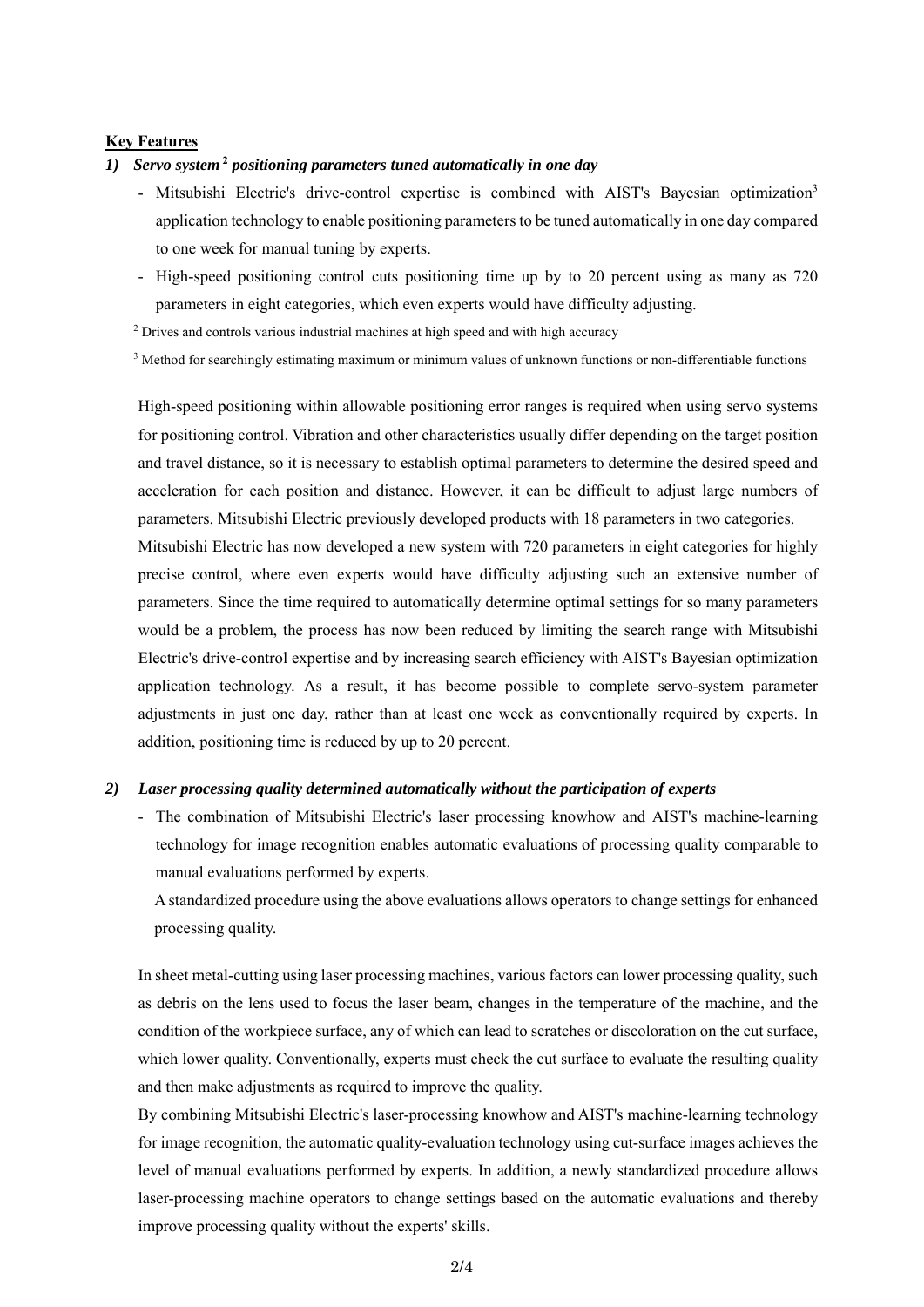# *3) Programming time reduced to one-third of precedent to cope with anomaly of industrial robots*

- Mitsubishi Electric's force-feedback control<sup>4</sup> technology and AIST's machine learning technology for data analysis are combined in a machine-learning system that classifies anomalies in the assembly operations of industrial robots.
- The time to create programs to cope with anomalies, a serious burden in setting up industrial robot systems, is reduced by some 66 percent.

4 Technology for modifying position commands according to force-sensor outputs

In setting up industrial robot systems, a high volume of programs is required to cope with anomalies, which differ from system to system. Conventionally, experts predict possible anomalies in advance, such as errors in grasping or alignment, and then develop the many programs required to address the anomalies and recover normal operations. Developing such programs, however, takes far more time than the actual programming of normal robotic motions.

Accordingly, the new technology learns to classify anomalies using force-sensor outputs obtained during robotic operations. This is achieved by combining Mitsubishi Electric's force-feedback control technology for industrial robots and AIST's machine-learning technology. As a result, the new technology eliminates the need to develop anomaly classification algorithms, which conventionally must be created separately for each system, and thereby reduces the time required to create such programs by some 66 percent.

| Name                   | <b>Contributions</b>                                                       |
|------------------------|----------------------------------------------------------------------------|
| Mitsubishi Electric    | Expertise in servo systems, laser processing and industrial robot systems. |
|                        | Implementation, improvement and evaluation of AI algorithms.               |
| National Institute of  |                                                                            |
| Advanced Industrial    | Optimization, image-recognition and data-analysis technology using AI      |
| Science and Technology |                                                                            |

# **Collaboration in using AI for FA**

# **About Maisart**

Maisart encompasses Mitsubishi Electric's proprietary artificial intelligence (AI) technology, including compact AI, automated-design deep-learning algorithm and extra-efficient smart-learning AI. Maisart is an abbreviation for "Mitsubishi Electric's AI creates the State-of-the-ART in technology." Under the corporate axiom "Original AI technology makes everything smart," the company is leveraging original AI technology and edge computing to make devices smarter and life more secure, intuitive and convenient.

*Maisart is a registered trademark of Mitsubishi Electric Corporation.*